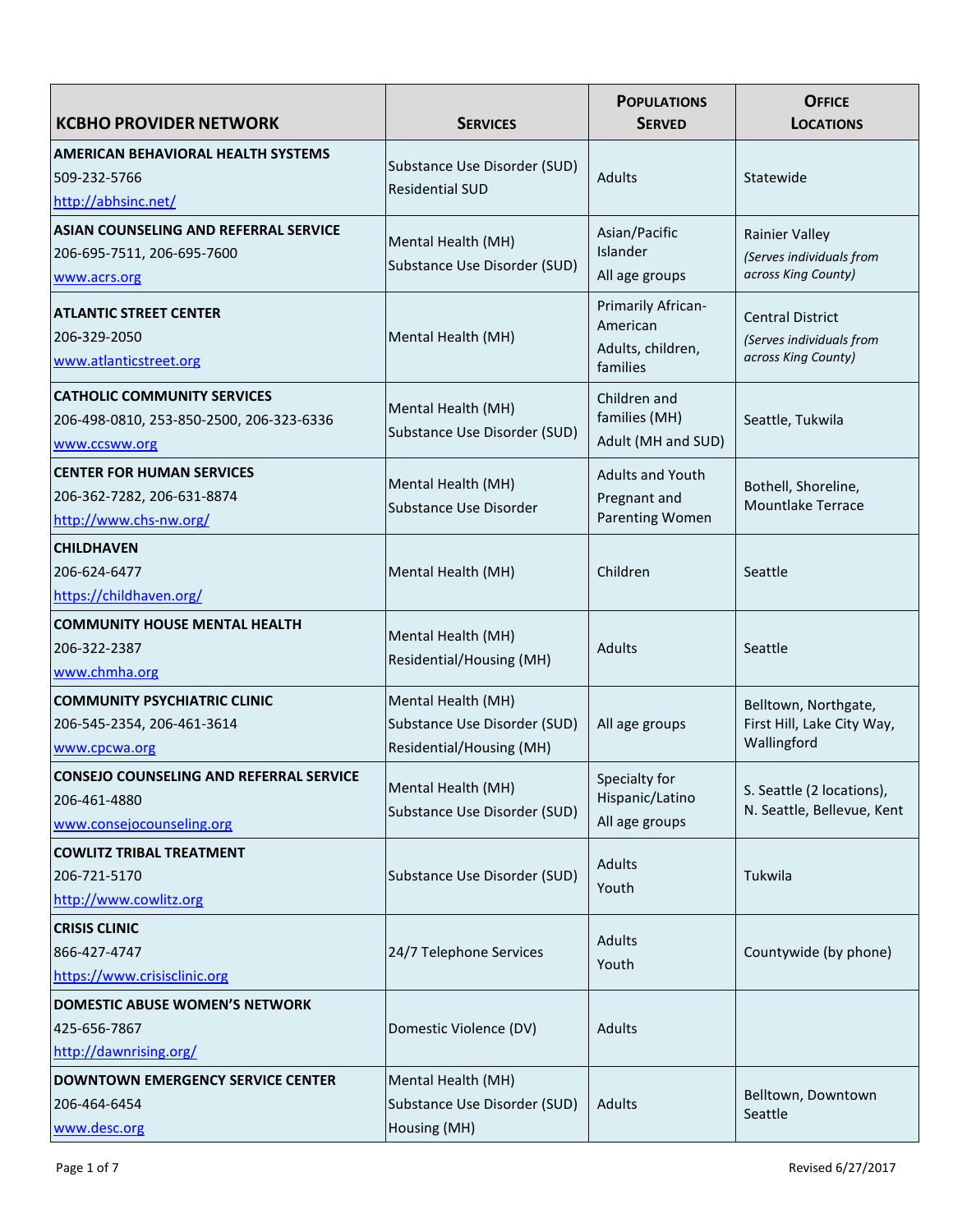| <b>KCBHO PROVIDER NETWORK</b>                                                                                                                            | <b>SERVICES</b>                                                      | <b>POPULATIONS</b><br><b>SERVED</b>                             | <b>OFFICE</b><br><b>LOCATIONS</b>                                |
|----------------------------------------------------------------------------------------------------------------------------------------------------------|----------------------------------------------------------------------|-----------------------------------------------------------------|------------------------------------------------------------------|
| <b>EVERGREEN HEALTH</b><br>425-899-6300<br>www.evergreenhealthcare.org                                                                                   | Mental Health (MH)                                                   | Older adults<br>Medically complex<br>adults and older<br>adults | Home-based services<br>provided throughout<br><b>King County</b> |
| <b>EVERGREEN RECOVERY CENTERS</b><br>425-258-2407<br>http://evergreenrc.org/                                                                             | Residential (SUD)                                                    | Pregnant and<br>Parenting Women                                 | Everett                                                          |
| <b>EVERGREEN TREATMENT SERVICES</b><br>206-223-3644<br>http://www.evergreentreatment.org/                                                                | Substance Use Disorder (SUD)<br><b>Opiate Substitution Treatment</b> | Adults                                                          | Seattle, Renton                                                  |
| <b>EXCELSIOR YOUTH CENTERS</b><br>509-328-7041<br>http://www.excelsioryouthcenter.com/                                                                   | Residential (SUD)                                                    | Youth                                                           | Spokane                                                          |
| <b>FRIENDS OF YOUTH</b><br>425-869-6490, 425-392-6367<br>http://www.friendsofyouth.org/                                                                  | Mental Health (MH)<br>Substance Use Disorder (SUD)                   | Youth                                                           | Issaquah                                                         |
| <b>HARBORVIEW ALLIED AND AMBULATORY SERVICES</b><br>206-598-4070<br>http://depts.washington.edu/hscsats/                                                 | <b>Sexual Assault Survivors</b>                                      | All ages                                                        | Seattle                                                          |
| <b>HARBORVIEW BEHAVIORAL HEALTH SERVICES</b><br>206-744-9697 (MH), 206-744-9600<br>http://www.uwmedicine.org/locations/addictions-<br>program-harborview | Mental Health (MH)<br>Substance Use Disorder (SUD)                   | Adults<br>Older adults                                          | Seattle                                                          |
| <b>HEALING LODGE OF THE SEVEN NATIONS</b><br>509-533-6910<br>http://www.healinglodge.org/                                                                | Residential (SUD)                                                    | Native Indian Youth                                             | Spokane                                                          |
| <b>HERO HOUSE</b><br>425-614-1282<br>http://herohouse.org/                                                                                               | Mental Health (MH)<br>Clubhouse                                      | 18 and older                                                    | <b>Bellevue</b>                                                  |
| <b>IKRON OF GREATER SEATTLE</b><br>425-242-1713<br>http://www.seattle.ikron.org/                                                                         | Mental Health (MH)<br>Substance Use Disorder (SUD)                   | Adults<br>Youth<br><b>Young Adults</b>                          | Bellevue<br>North Seattle                                        |
| <b>INTEGRATIVE COUNSELING SERVICES</b><br>206-216-5000<br>http://www.icswa.com                                                                           | Substance Use Disorder (SUD)                                         | Adults<br>Youth                                                 | Seattle                                                          |
| <b>INTERCEPT ASSOCIATES</b><br>253-941-7555<br>http://interceptassociates.com/                                                                           | Substance Use Disorder (SUD)                                         | Adults                                                          | Federal Way                                                      |
| <b>INTERCHANGE NORTHWEST</b><br>206-477-0630                                                                                                             | <b>Ombuds Services for Client</b><br>Complaints                      | Adults<br>Youth                                                 | Countywide                                                       |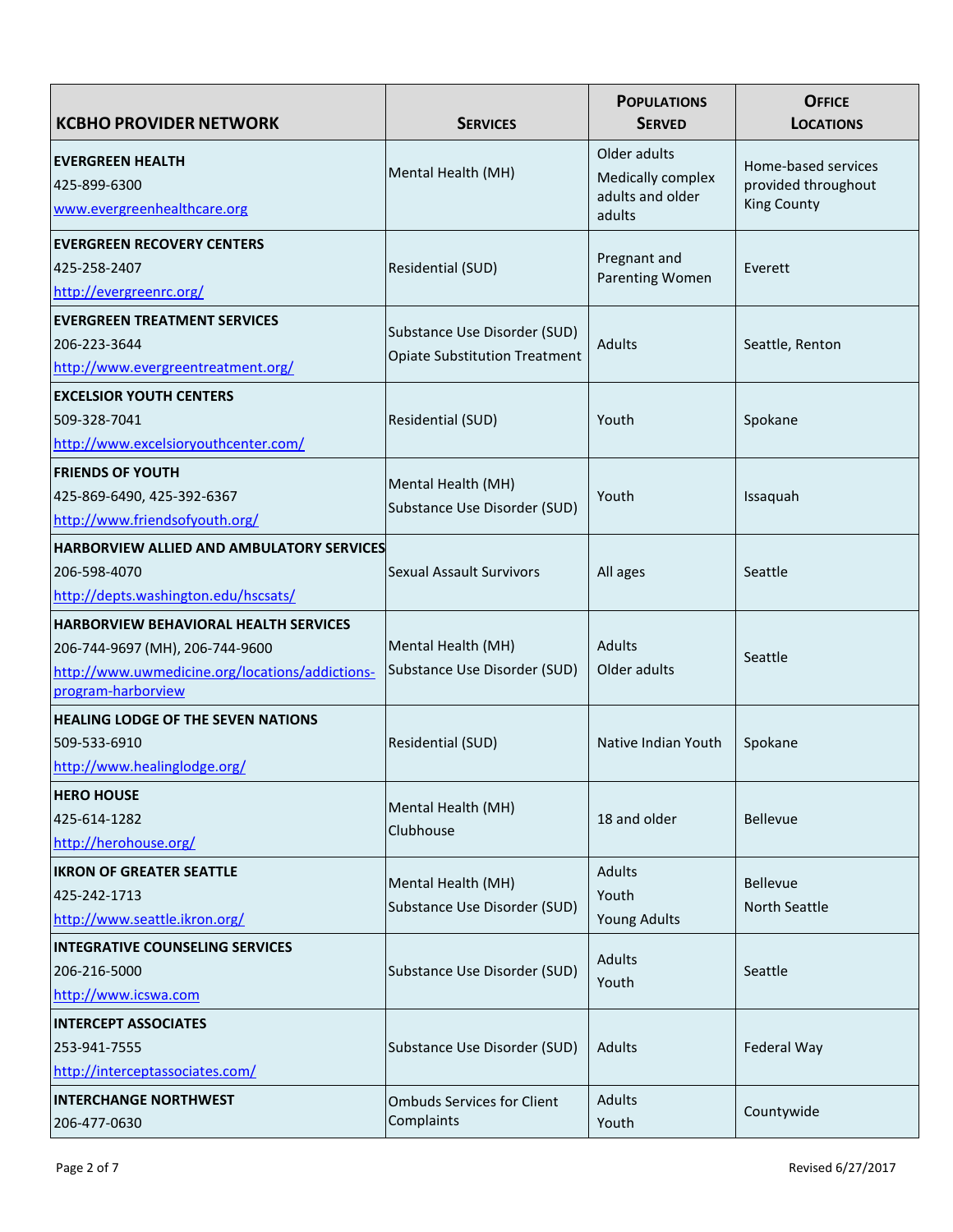| <b>KCBHO PROVIDER NETWORK</b>                                    | <b>SERVICES</b>               | <b>POPULATIONS</b><br><b>SERVED</b> | <b>OFFICE</b><br><b>LOCATIONS</b>                    |
|------------------------------------------------------------------|-------------------------------|-------------------------------------|------------------------------------------------------|
| KENT YOUTH AND FAMILY SERVICES (KYFS)                            |                               |                                     |                                                      |
| 253-859-0300                                                     | Mental Health (MH)            | Youth                               | Kent                                                 |
| http://kyfs.org/                                                 |                               |                                     |                                                      |
| KING COUNTY CRISIS & COMMITMENT SERVICES                         | <b>Crisis Services</b>        | Adults                              |                                                      |
| 206-263-9200                                                     | MH and SUD                    | Children                            | Seattle                                              |
| http://www.kingcounty.gov/healthservices/Mental                  | Involuntary Treatment         | Youth                               |                                                      |
| <b>Health</b>                                                    | Services                      |                                     |                                                      |
| <b>LIFEWIRE</b>                                                  |                               |                                     |                                                      |
| 425-746-1940                                                     | Domestic Violence (DV)        | Adults                              | <b>Bellevue</b>                                      |
| https://www.lifewire.org/                                        |                               |                                     |                                                      |
| <b>MUCKLESHOOT INDIAN TRIBE</b>                                  | Mental Health (MH)            | Adults                              |                                                      |
| 253-939-3311                                                     | Substance Use Disorder (SUD)  | Youth                               | Auburn                                               |
| http://www.muckleshoot.nsn.us/                                   |                               |                                     |                                                      |
| <b>MULTICARE HEALTH SYSTEM</b>                                   |                               |                                     |                                                      |
| 888-910-6300                                                     | Mental Health (MH)            | Adults                              | Auburn, Kent, Covington                              |
| http://www.multicare.org/                                        |                               |                                     |                                                      |
| <b>NAMI SEATTLE</b>                                              |                               |                                     |                                                      |
| 206-783-9264                                                     | <b>Training Opportunities</b> | All age groups                      | Countrywide                                          |
| http://www.nami-greaterseattle.org/                              |                               |                                     |                                                      |
| <b>NAVOS</b>                                                     |                               |                                     | Coalition for Drug-Free                              |
| 206-257-6894                                                     | <b>SUD Prevention</b>         | Youth                               | Youth involving specific<br>schools & communities in |
| https://coalitionfordrugfreeyouth.com/index.html                 |                               |                                     | White Center/ N. Highline                            |
| <b>NAVOS SUBCONTRACTORS PROVIDING BEHAVIORAL HEALTH SERVICES</b> |                               |                                     |                                                      |
| <b>ANNARA COUNSELING SERVICES</b>                                |                               |                                     |                                                      |
| 206-643-9622                                                     | Mental Health (MH)            | <b>Adults</b><br>Youth              | North Seattle                                        |
| http://annara.org/                                               |                               |                                     |                                                      |
| <b>AUBURN YOUTH RESOURCES DBA</b>                                |                               |                                     |                                                      |
| <b>NEXUS YOUTH AND FAMILIES</b>                                  | Mental Health (MH)            | Youth                               | Auburn                                               |
| 253-939-2202                                                     | Substance Use Disorder (SUD)  |                                     |                                                      |
| http://nexus4kids.org/                                           |                               |                                     |                                                      |
| <b>COLEMAN FAMILY SERVICES</b>                                   |                               | Adults                              |                                                      |
| 425-235-9386                                                     | Mental Health (MH)            | Youth                               | Renton                                               |
| http://www.colemansfamilyservices.com/                           |                               |                                     |                                                      |
| <b>FULL LIFE CARE</b>                                            |                               |                                     |                                                      |
| 206-224-3746                                                     | Mental Health (MH)            | <b>Adults</b>                       | Rainier Valley, Seattle                              |
| http://www.fulllifecare.org/                                     |                               |                                     |                                                      |
| <b>HUMANITY'S CHILDREN</b>                                       |                               | Adults                              |                                                      |
| 425-429-0033                                                     | Mental Health (MH)            | Youth                               | Renton                                               |
| [no website]                                                     |                               |                                     |                                                      |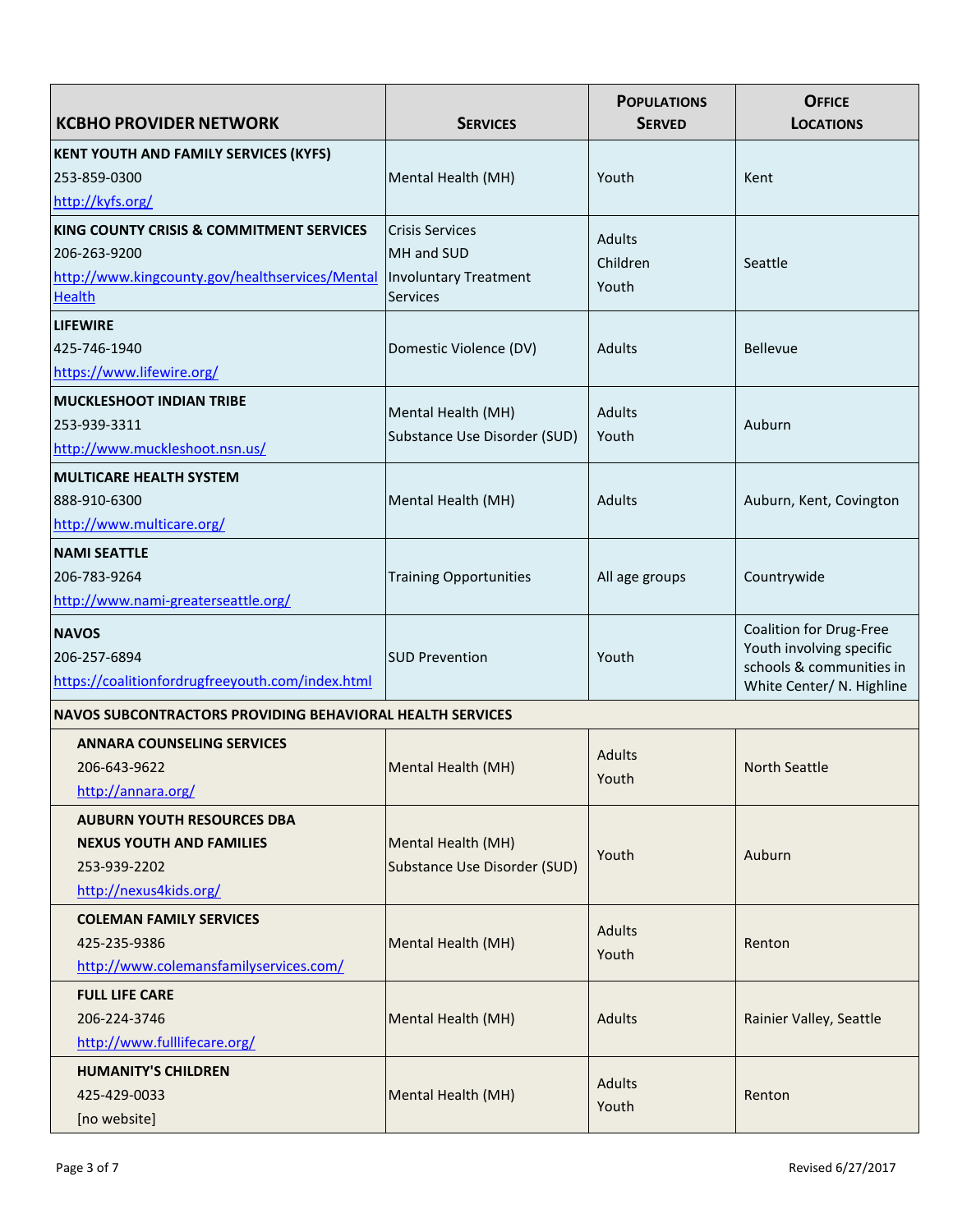| <b>KCBHO PROVIDER NETWORK</b>                                                                                        | <b>SERVICES</b>              | <b>POPULATIONS</b><br><b>SERVED</b> | <b>OFFICE</b><br><b>LOCATIONS</b>       |
|----------------------------------------------------------------------------------------------------------------------|------------------------------|-------------------------------------|-----------------------------------------|
| KING COUNTY SEXUAL ASSAULT RESOURCE<br><b>CENTER</b><br>425-226-5062                                                 | Mental Health (MH)           | <b>Adults</b><br>Youth              | Renton                                  |
| http://www.kcsarc.org/                                                                                               |                              |                                     |                                         |
| <b>LUTHERAN COMMUNITY SERVICES</b>                                                                                   |                              |                                     |                                         |
| 206-816-3253                                                                                                         | Mental Health (MH)           | <b>Adults</b>                       | North Seattle, Tukwila                  |
| http://www.lcsnw.org/                                                                                                |                              |                                     |                                         |
| <b>MATUMAINI COUNSELING AND COMMUNITY</b>                                                                            |                              |                                     |                                         |
| 818-400-5203                                                                                                         | Mental Health (MH)           | <b>Adults</b>                       | South Seattle, Skyway                   |
| http://www.matumainicounseling.org/                                                                                  |                              | Youth                               |                                         |
| <b>OLIVE CREST HOMES AND SERVICES FOR</b><br><b>ABUSED CHILDREN</b><br>425-462-1612<br>http://www.olivecrest.org/pn/ | Mental Health (MH)           | Youth                               | Bellevue                                |
| <b>RENTON AREA YOUTH SERVICES (RAYS)</b>                                                                             |                              |                                     |                                         |
| 425-271-5600                                                                                                         | Mental Health (MH)           | Youth                               | Renton                                  |
| http://rays.org/                                                                                                     |                              |                                     |                                         |
| <b>SISTERS IN COMMON</b>                                                                                             |                              |                                     |                                         |
| 206 726-0430                                                                                                         | Mental Health (MH)           | <b>Adults</b>                       | Renton                                  |
| http://www.sistersincommon.org/                                                                                      |                              | Youth                               |                                         |
| SOUTHEAST YOUTH AND FAMILY SERVICES                                                                                  |                              |                                     |                                         |
| 206-721-5542                                                                                                         | Mental Health (MH)           | Youth                               | Rainier Valley - Seattle,               |
| http://seyfs.org/                                                                                                    |                              |                                     | Central Area - Seattle                  |
| SOUTHWEST YOUTH AND FAMILY SERVICES                                                                                  |                              |                                     |                                         |
| 206 937 7680                                                                                                         | Mental Health (MH)           | Youth                               | <b>West Seattle</b>                     |
| http://www.swyfs.org/                                                                                                |                              |                                     |                                         |
| <b>VASHON YOUTH AND FAMILY SERVICES</b>                                                                              |                              |                                     |                                         |
| 206-463-5511                                                                                                         | Mental Health (MH)           | All age groups                      | Vashon Island                           |
| http://www.vyfs.org/                                                                                                 |                              |                                     |                                         |
| YWCA OF SEATTLE/KING/SNOHOMISH                                                                                       |                              |                                     |                                         |
| 425-922-6192                                                                                                         | Mental Health (MH)           | <b>Adults</b>                       | Issaquah                                |
| https://www.ywcaworks.org/                                                                                           |                              |                                     |                                         |
| <b>NEIGHBORCARE HEALTH</b>                                                                                           |                              |                                     |                                         |
| 206-461-6935                                                                                                         | Mental Health (MH)           | Youth                               | Specific Schools                        |
| https://www.neighborcare.org/                                                                                        | Substance Use Disorder (SUD) |                                     |                                         |
| <b>NEIGHBORHOOD HOUSE</b>                                                                                            |                              |                                     | <b>SE Seattle PEACE</b>                 |
| 206-353-7945                                                                                                         |                              |                                     | Coalition - specific schools            |
| https://www.sespeacecoalition.org/                                                                                   | <b>SUD Prevention</b>        | Youth                               | and communities in<br><b>SE Seattle</b> |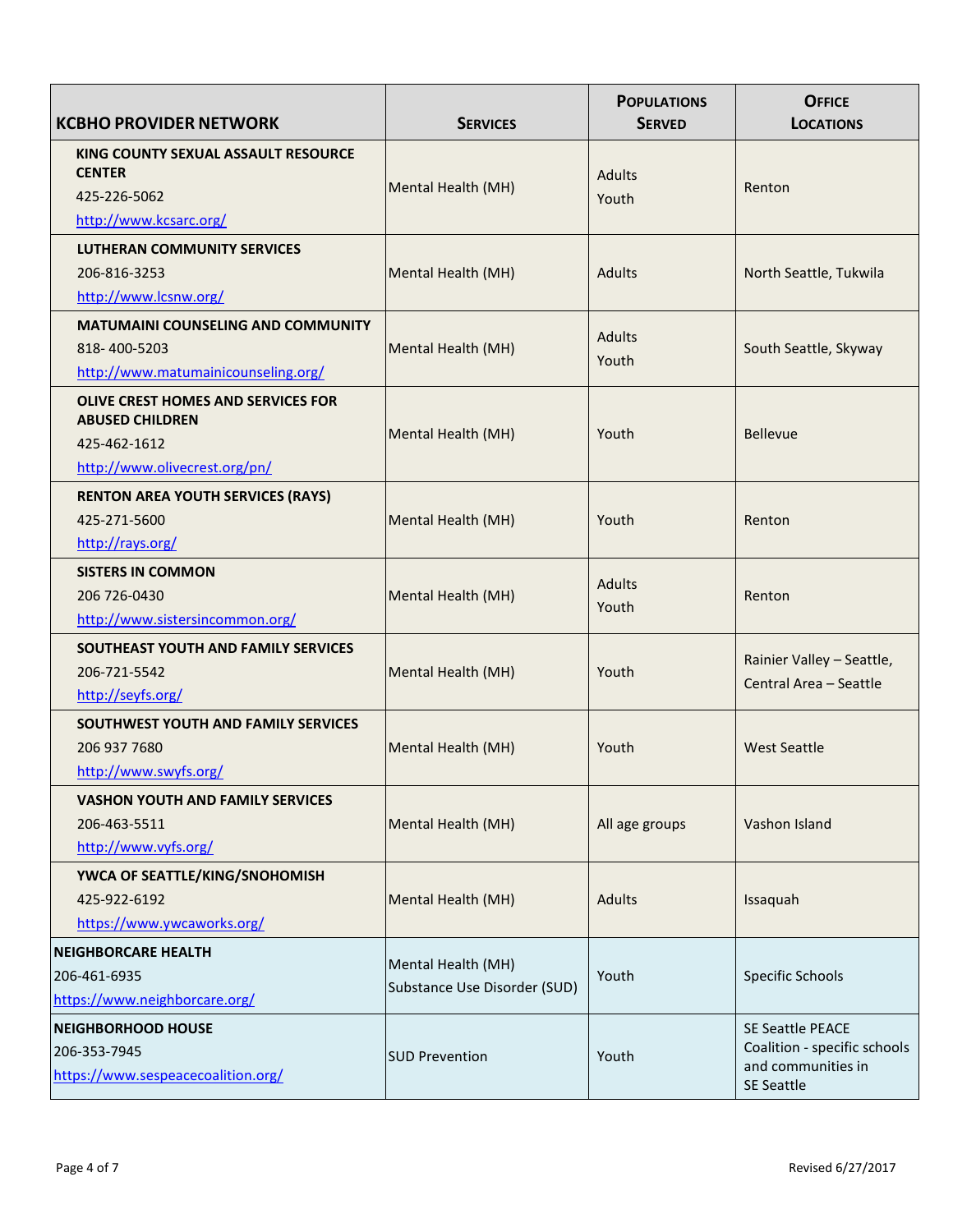| <b>KCBHO PROVIDER NETWORK</b>                 | <b>SERVICES</b>                                    | <b>POPULATIONS</b><br><b>SERVED</b> | <b>OFFICE</b><br><b>LOCATIONS</b>     |
|-----------------------------------------------|----------------------------------------------------|-------------------------------------|---------------------------------------|
| <b>NEW BEGINNINGS</b>                         |                                                    |                                     |                                       |
| 206-522-9472                                  | Substance Use Disorder (SUD)                       | Adults                              | Countywide                            |
| http://www.newbegin.org/                      | Domestic Violence (DV)                             |                                     |                                       |
| <b>NEW TRADITIONS</b>                         |                                                    | Adults                              |                                       |
| 206-762-7207                                  | Substance Use Disorder (SUD)                       | Pregnant and                        | <b>White Center</b>                   |
| www.new-traditions.org                        |                                                    | Parenting Women                     |                                       |
| <b>NORTHSHORE YOUTH AND FAMILY SERVICES</b>   |                                                    |                                     |                                       |
| 425-485-6541                                  | Mental Health (MH)<br>Substance Use Disorder (SUD) | Youth                               | <b>Bothell</b>                        |
| http://northshorefamilyservices.com/          |                                                    |                                     |                                       |
| PIONEER COUNSELING SERVICES                   | Mental Health (MH)                                 |                                     |                                       |
| 206-470-3856                                  | Substance Use Disorder (SUD)                       | <b>Adults</b>                       | Kent, Seattle - Multiple<br>Locations |
| www.pioneerhumanservices.org                  | Residential (Co-Occurring)                         |                                     |                                       |
| PROSPERITY COUNSELING AND TREATMENT           |                                                    |                                     |                                       |
| 253-536-6425                                  | <b>Residential SUD</b>                             | Adults                              | Tacoma                                |
| http://www.prosperitywellnesscenter.com/      |                                                    |                                     |                                       |
| <b>PUGET SOUND EDUCATION SERVICE DISTRICT</b> | Mental Health (MH)                                 |                                     |                                       |
| 425-917-7600                                  | Substance Use Disorder (SUD)                       | Youth                               | Specific schools                      |
| http://www.psesd.org/                         |                                                    |                                     |                                       |
| <b>REFUGEE WOMEN'S ALLIANCE (REWA)</b>        |                                                    |                                     |                                       |
| 253-246-4003                                  | Mental Health (MH)                                 | Adults                              | Central Area - Seattle                |
| http://www.rewa.org/                          |                                                    |                                     |                                       |
| <b>RESIDENCE XII</b>                          |                                                    |                                     |                                       |
| 425-823-8844                                  | <b>Residential SUD</b>                             | Adults                              | Kirkland                              |
| http://www.residencexii.org/                  |                                                    |                                     |                                       |
| <b>RYTHER</b>                                 | Mental Health (MH)                                 | Children and                        |                                       |
| 206-517-0234                                  | Substance Use Disorder (SUD)                       | families                            | Seattle, Bellevue                     |
| www.ryther.org                                |                                                    |                                     |                                       |
| <b>SEADRUNAR</b>                              | Substance Use Disorder (SUD)                       |                                     |                                       |
| 206-767-0244/Detox: 206-245-1086              | <b>Detoxification Service</b>                      | Adult                               | Seattle                               |
| http://www.seadrunar.org/                     | <b>Residential SUD</b>                             |                                     |                                       |
| SEAMAR COMMUNITY HEALTH CENTERS               | Mental Health (MH)                                 | Specialty for                       | Bellevue, Kent,                       |
| 206-764-4700                                  | Substance Use Disorder (SUD)                       | Hispanic/Latino                     | Seattle - Multiple                    |
| www.seamarchc.org                             | Residential (SUD)                                  | All age groups                      | Locations                             |
| <b>SEATTLE AREA SUPPORT GROUPS</b>            |                                                    |                                     |                                       |
| 206-322-2437                                  | Substance Use Disorder (SUD)                       | 18 years and older                  | Seattle                               |
| http://www.sasgcc.org/                        |                                                    |                                     |                                       |
| <b>SEATTLE CHILDREN'S</b>                     | Mental Health (MH)                                 | Children and                        | <b>Main Hospital Campus</b>           |
| 206-987-2164                                  | Substance Use Disorder (SUD)                       | families                            | Bellevue                              |
| www.seattlechildrens.org                      |                                                    |                                     | Seattle                               |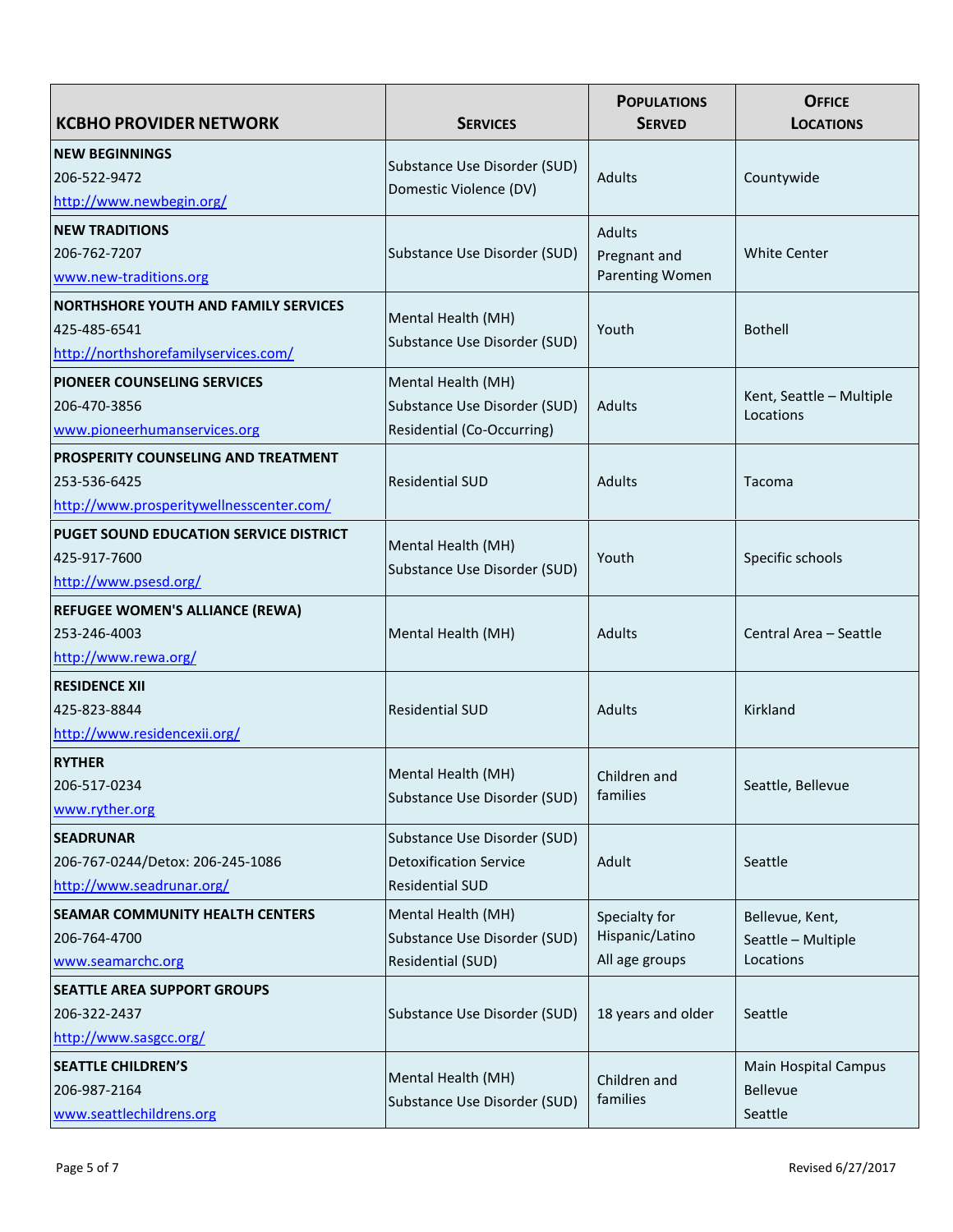| <b>KCBHO PROVIDER NETWORK</b>                                                                                                           | <b>SERVICES</b>                                                                            | <b>POPULATIONS</b><br><b>SERVED</b>                                                                           | <b>OFFICE</b><br><b>LOCATIONS</b>                                                                                                      |
|-----------------------------------------------------------------------------------------------------------------------------------------|--------------------------------------------------------------------------------------------|---------------------------------------------------------------------------------------------------------------|----------------------------------------------------------------------------------------------------------------------------------------|
| <b>SEATTLE COUNSELING SERVICE</b><br>206-323-1768<br>www.seattlecounseling.org                                                          | Mental Health (MH)<br>Substance Use Disorder(SUD)                                          | Primarily sexual<br>minorities<br>All age groups                                                              | Seattle                                                                                                                                |
| <b>SEATTLE INDIAN HEALTH BOARD</b><br>206-324-9360 Ex 1102<br>http://www.sihb.org/                                                      | Substance Use Disorder(SUD)<br>Residential (SUD)                                           | <b>Adults</b>                                                                                                 | Seattle                                                                                                                                |
| <b>SEATTLE PUBLIC SCHOOLS</b><br>206-252-0859<br>http://seattleschools.org/<br>https://healthyyouthcan.com/                             | <b>SUD Prevention</b>                                                                      | Youth                                                                                                         | <b>Healthy Youth Central</b><br>Area Coalition and SW<br>Youth Alliance specific<br>schools and communities<br>in Central & SW Seattle |
| <b>SNOQUALMIE TRIBE</b><br>425-831-5425, 425-831-2100<br>http://www.snoqualmienation.com/content/raging<br>-river-recovery-center       | Mental Health (MH)<br>Substance Use Disorder                                               | <b>Adults</b><br>Youth                                                                                        | North Bend, Snoqualmie                                                                                                                 |
| <b>SOUND MENTAL HEALTH</b><br>206-302-2300, 206-455-7929<br>(Deaf services video)<br>www.smh.org                                        | Mental Health (MH)<br>Substance Use Disorder(SUD)<br>Residential/Housing (MH)              | All age groups<br>Specialty services for<br>Deaf and Hard-of-<br>Hearing,<br>Developmental<br><b>Disabled</b> | Many locations<br>throughout King County                                                                                               |
| <b>SPECTRUM HEALTH SYSTEMS</b><br>206-516-7778<br>www.spectrumhealthsystems.org                                                         | Substance Use Disorder (SUD)                                                               | Adults                                                                                                        | Seattle                                                                                                                                |
| <b>SPOKANE ADDICTION RECOVERY CENTERS (SPARC)</b><br>509-624-3251<br>http://sparcop.org/                                                | Residential (SUD)                                                                          | Adults                                                                                                        | Spokane                                                                                                                                |
| <b>THERAPEUTIC HEALTH SERVICES</b><br>206-322-7676 (Children and Families)<br>206-723-1980 (Adults), 206-323-0930<br>http://ths-wa.org/ | Mental Health (MH)<br>Substance Use Disorder (SUD)<br><b>Opiate Substitution Treatment</b> | Primarily African-<br>American<br>All age groups<br>Pregnant and<br>Parenting Women                           | Kent, Bellevue, Shoreline,<br>Seattle - Multiple<br>Locations                                                                          |
| <b>TRANSITIONAL RESOURCES</b><br>206-883-2051<br>http://www.transitionalresources.org/                                                  | Mental Health (MH)<br>Residential/Housing (MH)                                             | Adults                                                                                                        | Seattle                                                                                                                                |
| <b>TRIUMPH TREATMENT SERVICES</b><br>509-248-1800<br>http://triumphtx.org/                                                              | <b>Residential SUD</b>                                                                     | Adults<br>Pregnant and<br>Parenting Women                                                                     | Yakima                                                                                                                                 |
| <b>VALLEY CITIES COUNSELING AND CONSULTATION</b><br>243-833-7444<br>www.valleycities.org                                                | Mental Health (MH)<br>Substance Use Disorder (SUD)<br>Housing (MH)                         | All age groups                                                                                                | Auburn, Des Moines,<br>Federal Way, Kent,<br>Renton                                                                                    |